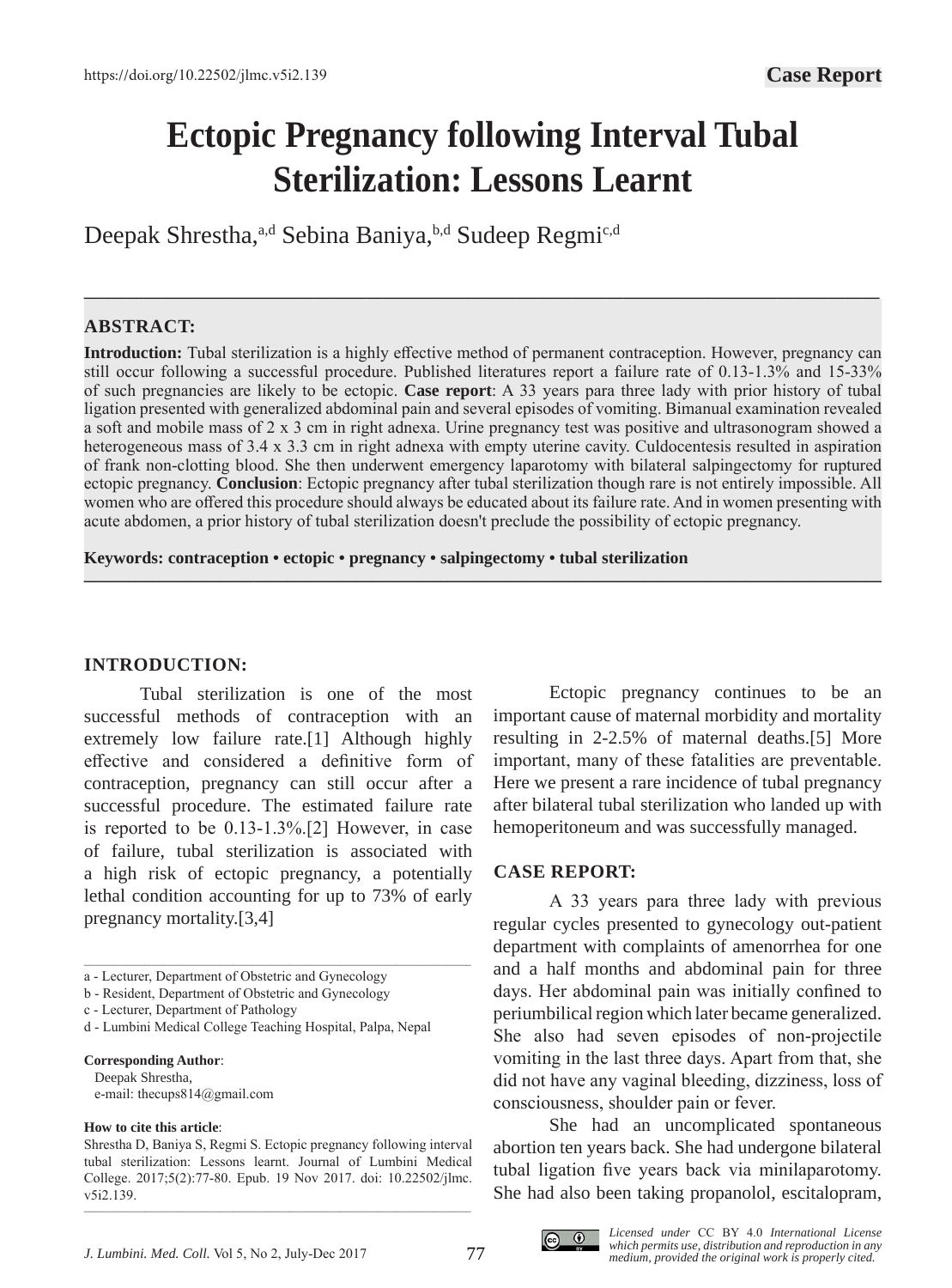and clobazam for anxiety disorder for last five years. On examination she had pallor and was hemodynamically stable. Her abdomen was soft and non-tender. Per speculum examination showed a parous os with no evidence of bleeding. Bimanual examination revealed a soft and slightly mobile mass approximately 2 x 3 cm in right adnexa. Uterus was bulky. Cervical motion tenderness was however conspicuously absent.

Her urine tested positive for pregnancy. With the suspicion of ectopic pregnancy, an ultrasonogram (USG) was ordered which reported a heterogeneous complex mass of 3.4 x 3.3 cm in right adnexa with moderate intraperitoneal collection and empty uterine cavity. Ovaries were visualized separately and were radiologically normal. Culdocentesis was carried out resulting in aspiration of around 10 ml of dark, non-clotting blood. This pinned the diagnosis of hemoperitoneum, the cause being ruptured ectopic pregnancy post sterilization. Apart from hemoglobin level of five gm%, all other blood parameters were normal.

Having counseled the patient and the attending party, an informed consent was taken for emergency laparotomy. On opening the peritoneal cavity, gross hemoperitoneum with frank blood of around 1100 ml was noted. Distal remnant of fallopian tube was reddish blue and distended. However no definite rent was identified in the tube and blood was noted dripping from the fimbrial end thus suggesting tubal abortion. The affected tube in our case showed evidence of previous ligation as fibrosed and narrowed points (Fig: 1). The contralateral tube also showed transected portion. Both the ovaries were normal looking. Bilateral salpingectomy was then done. Interestingly, a 2 x 3 cm ulcerated bleeding area was also noted in the infracolic part of omentum which was then resected and the specimen sent for histopathological examination. A total blood loss of 1200 ml was estimated. She received a total of four pints of fresh blood transfusion. Following an uneventful recovery, she was discharged on the fifth postoperative day on oral antibiotics and hematinics.

Histopathological examination of the specimen confirmed the presence of chorionic villi lined by cytotrophoblasts and syncytiotrophoblasts in the tube. The omental biopsy merely showed areas of chronic inflammatory cell infiltrates suggesting omentitis (Fig: 2).



*Fig* 2*: Omental biopsy showing omentitis*



*Fig* 1*: Fibrosis in the fallopian tube due to previous ligation.*

## **DISCUSSION:**

The number of women resorting to elective sterilization has been increasing in Nepal. It has a very low failure rate, reported to be 1.16% in study by Takeda et al.[6] In case of failure, 15-33% of such pregnancies are ectopics.[2] However, no such studies exploring failure rate of tubal sterilization have been carried out in our country. This is the first reported case from our centre describing ectopic pregnancy in distal remnant of tube following sterilization.

The largest study done so far, the US Collaborative Review of Sterilization (CREST)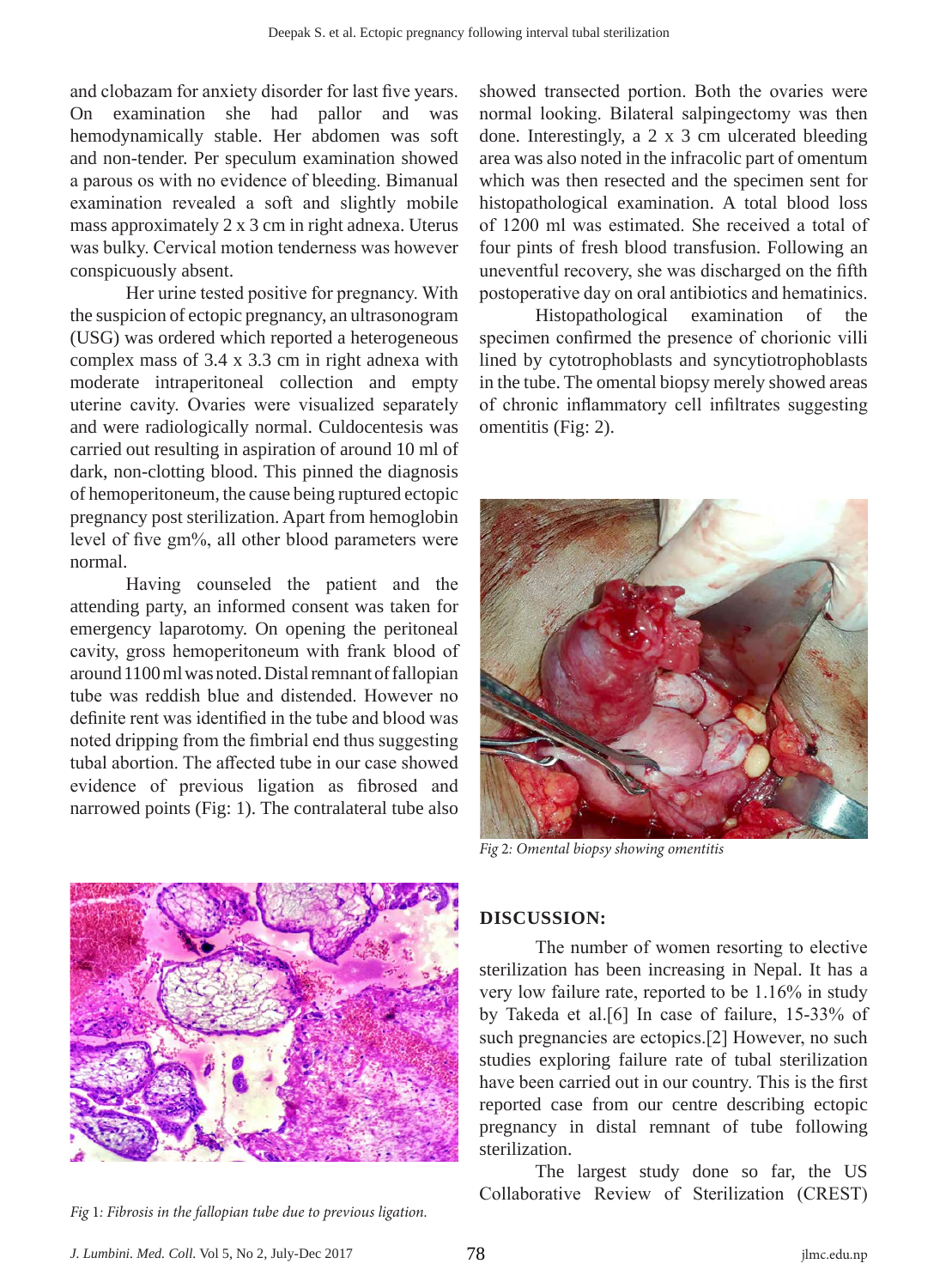reported a 10 year cumulative pregnancy rate of 18.5/1000 women and 30 % of these were ectopic. This multicentre prospective cohort study by Peterson et al. reported two ectopic pregnancies in 1637 women (0.12%) after the postpartum salpingectomy.[7]

The CREST study suggests that the risk of pregnancy persists many years after tubal sterilization. Predominant factors believed to contribute to failure include: operator technique, type of surgical method and age of the patient at the time of the procedure.[7,8,9]

The likelihood of failure of tubal sterilization in women less than 30 years is reported to be twice than in older women thus promoting ectopic pregnancy. The probability of failure for women sterilized at ages 28–33 years is greater than 34–44 years for all methods of sterilization except interval partial salpingectomy.[7] Although our case had interval tubal sterilization, she was 28 years at the time of procedure which could be considered one of the risk factors.

Procedural technique is another critical determinant of sterilization failure. Methods employing bipolar coagulation system are proven to be more effective than those using unipolar coagulation system. Interval tubal sterilization utilizes modified Pomeroy's technique mostly which involves removing part of the fallopian tube. Among several theories behind sterilization failure, subsequent recanalisation and tuboperitoneal fistulae formation are the main explanations. Thus formed fistulae do not have a large enough opening so as to permit a fertilized ovum to pass, resulting in distal segment implantation. Another explanation is that in the process of recanalisation there is an abnormal reconstitution of the tubal lumen with the formation of blind pouches and slit like spaces and that this is responsible for the greater likelihood of ectopic implantation. The previously ligated portion of the affected tube in our case was evident as narrow fibrosed point but the two ends were continuous suggesting formation of tuboperitoneal fistula.

Adequate diathermy of the proximal ends of the resected tubes or ligation with clips may be necessary to decrease the possibility of failure of the procedure. This eventually translates to decrease in the incidence of post sterilization ectopics. This modification of proximal portion fulguration is routinely practiced in our centre. However, this case had undergone only ligation followed by resection

of the tubes in another centre. Had fulguration been performed, occurrence of the ectopic might have been avoided.

The time period between the tubal sterilization surgery and the occurrence of ectopic pregnancy varies greatly. Failure of sterilization beyond two years is more likely to result in ectopic pregnancy. This case had undergone tubal ligation five years back which again could have predisposed it to ectopic pregnancy.

From management standpoint, it is advocated that bilateral salpingectomy be performed at the time of an exploration for an ectopic pregnancy, which has occurred after a sterilization procedure. Our case underwent the same.

Often these cases are initially misdiagnosed as pelvic inflammatory disease and ruptured corpus luteal cyst. Such delay in diagnosis could increase the morbidity and sometimes lead to mortality. A prior history of bilateral tubal ligation doesn't, therefore, always preclude the possibility of ectopic pregnancy. Our case emphasizes this very fact. So a high index of suspicion for ectopic pregnancy should always be allotted when women of reproductive age, even after tubal sterilization, present with acute abdomen.

# **CONCLUSION:**

Ectopic pregnancy after tubal sterilization, though rare, can occur. Particularly women sterilized before the age of 30 years are at risk. All women undergoing this procedure need to be explicitly counseled regarding these failure rates and that, ectopic pregnancy may occur even long after sterilization.

Especially gynecologists as well as general medical practitioners should never forget that a prior history of sterilization does not entirely exclude the possibility of ectopic pregnancy. These women might actually be at an increased risk and an extrauterine pregnancy can still occur several years after sterilization.

**Conflict of Interest:** None

**Copyright**: Authors, 2017.